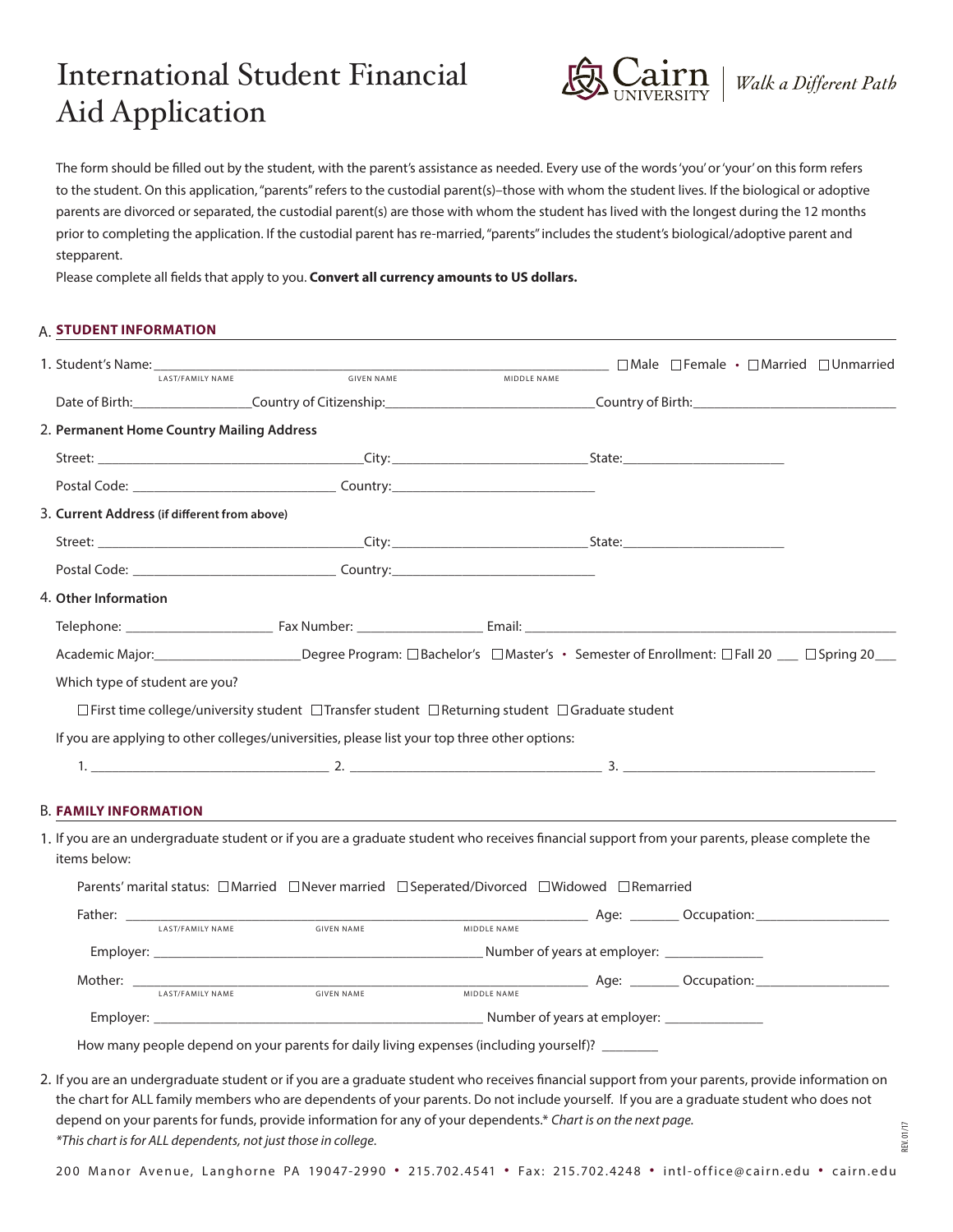|                      | Current Year: 20_____ - 20_____ |                        |                                   |                   | Next Year: 20______ - 20_____ |                                          |                        |                                   |                   |                        |
|----------------------|---------------------------------|------------------------|-----------------------------------|-------------------|-------------------------------|------------------------------------------|------------------------|-----------------------------------|-------------------|------------------------|
| Name of<br>Dependent | Age                             | Relationship<br>to you | School/<br>College/<br>University | Year in<br>School | <b>Total Cost</b>             | Scholarships<br>(total dollar<br>amount) | Parent<br>Contribution | School/<br>College/<br>University | <b>Total Cost</b> | Parent<br>Contribution |
|                      |                                 |                        |                                   |                   |                               |                                          |                        |                                   |                   |                        |
|                      |                                 |                        |                                   |                   |                               |                                          |                        |                                   |                   |                        |
|                      |                                 |                        |                                   |                   |                               |                                          |                        |                                   |                   |                        |
|                      |                                 |                        |                                   |                   |                               |                                          |                        |                                   |                   |                        |
|                      |                                 |                        |                                   |                   |                               |                                          |                        |                                   |                   |                        |

#### **FINANCIAL INFORMATION - Convert all amounts to US dollars** C.

**Please provide tax forms, employer salary statment, bank statements, or other documents to verify the information provided below.**

\_\_\_\_\_\_\_\_\_\_\_\_\_\_\_\_\_\_\_\_\_\_\_\_\_\_\_\_\_\_\_\_\_\_\_\_\_\_\_\_\_\_\_\_\_\_\_\_\_\_\_\_\_\_\_\_\_\_\_\_\_\_\_\_\_\_\_\_\_\_\_\_\_\_\_\_\_\_\_\_\_\_\_\_\_\_\_\_\_\_\_\_\_\_\_\_\_\_\_\_\_\_\_\_\_\_\_\_\_\_\_\_\_\_\_\_

1. Today's exchange rate: \_\_\_\_\_\_\_\_\_\_\_\_\_\_\_ Are there any government restrictions on releasing funds from your country? If yes, what are they?

### **Income and Assets**

| 2. During the last calendar year, how much of your income came from the following sources:                                |                                                                                                     |                                                                                                                               |  |  |  |  |  |  |  |
|---------------------------------------------------------------------------------------------------------------------------|-----------------------------------------------------------------------------------------------------|-------------------------------------------------------------------------------------------------------------------------------|--|--|--|--|--|--|--|
|                                                                                                                           |                                                                                                     |                                                                                                                               |  |  |  |  |  |  |  |
|                                                                                                                           |                                                                                                     |                                                                                                                               |  |  |  |  |  |  |  |
|                                                                                                                           |                                                                                                     | Retirement funds/pension: _______________ Other household members: ______________ Interest/dividends: _______________________ |  |  |  |  |  |  |  |
|                                                                                                                           |                                                                                                     |                                                                                                                               |  |  |  |  |  |  |  |
|                                                                                                                           |                                                                                                     |                                                                                                                               |  |  |  |  |  |  |  |
|                                                                                                                           |                                                                                                     |                                                                                                                               |  |  |  |  |  |  |  |
| 4. Does your family own a home? $\Box$ Yes $\Box$ No If yes, please answer the questions below.                           |                                                                                                     |                                                                                                                               |  |  |  |  |  |  |  |
|                                                                                                                           | What year was it purchased? ________________ What was the original price? _____________             |                                                                                                                               |  |  |  |  |  |  |  |
|                                                                                                                           |                                                                                                     |                                                                                                                               |  |  |  |  |  |  |  |
|                                                                                                                           | 5. Does your family own a business? $\Box$ Yes $\Box$ No If yes, please answer the questions below. |                                                                                                                               |  |  |  |  |  |  |  |
|                                                                                                                           |                                                                                                     |                                                                                                                               |  |  |  |  |  |  |  |
|                                                                                                                           |                                                                                                     |                                                                                                                               |  |  |  |  |  |  |  |
| 6. Does your family own any vehicles? $\Box$ Yes $\Box$ No If yes, please list the make, model, and year of each vehicle. |                                                                                                     |                                                                                                                               |  |  |  |  |  |  |  |
|                                                                                                                           |                                                                                                     |                                                                                                                               |  |  |  |  |  |  |  |
|                                                                                                                           |                                                                                                     |                                                                                                                               |  |  |  |  |  |  |  |
| 7. Please indicate the value of any of the following assets if your family holds them.                                    |                                                                                                     |                                                                                                                               |  |  |  |  |  |  |  |
|                                                                                                                           |                                                                                                     |                                                                                                                               |  |  |  |  |  |  |  |
|                                                                                                                           |                                                                                                     |                                                                                                                               |  |  |  |  |  |  |  |
|                                                                                                                           |                                                                                                     |                                                                                                                               |  |  |  |  |  |  |  |